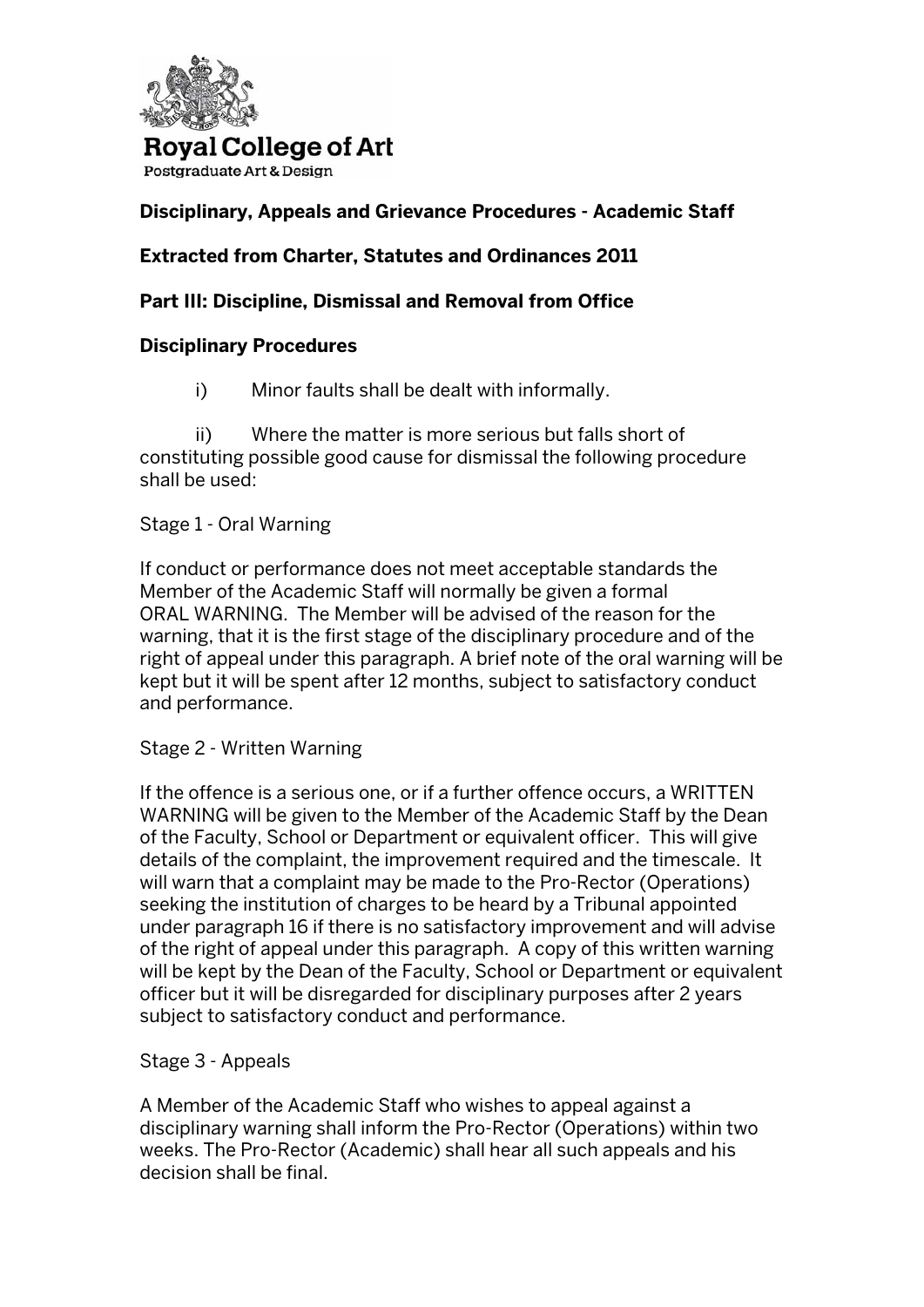

Postgraduate Art & Design

Preliminary examination of serious disciplinary matters

i) If there has been no satisfactory improvement following a written warning given under Stage 2 of the procedure in paragraph 13, or in any other case where it is alleged that conduct or performance may constitute good cause for dismissal or removal from office, a complaint seeking the institution of charges to be heard by a Tribunal appointed under paragraph 16 may be made to the Pro-Rector (Operations) who shall bring it to the attention of the Rector and Vice-Provost.

 ii) To enable the Rector and Vice-Provost to deal fairly with any complaint brought to his attention under sub-paragraph (i) he shall institute such investigations or enquiries (if any) as appear to him to be necessary.

iii) If it appears to the Rector and Vice-Provost that a complaint brought to his attention under sub-paragraph (i) relates to conduct or performance which does not meet acceptable standards but for which no written warning has been given under paragraph 13 or which relates to a particular alleged infringement of rules, Regulations or Ordinances for which a standard penalty is normally imposed in the College or within the Faculty, School, Department, Institute or other relevant area, or is trivial or invalid he may dismiss it summarily, or decide not to proceed further under this Part.

iv) If the Rector and Vice-Provost does not dispose of a complaint under sub-paragraph (iii) he shall treat the complaint as disclosing a sufficient reason for proceeding further under this Part and, if he sees fit, he may suspend the Member on full pay pending a final decision.

v) Where the Rector and Vice-Provost proceeds further under this Part he shall write to the Member of the Academic Staff concerned inviting comment in writing.

vi) As soon as may be following receipt of the comments (if any) the Rector and Vice-Provost shall consider the matter in the light of all the material then available and may:

- a) dismiss it himself; or
- b) refer it for consideration under paragraph 13; or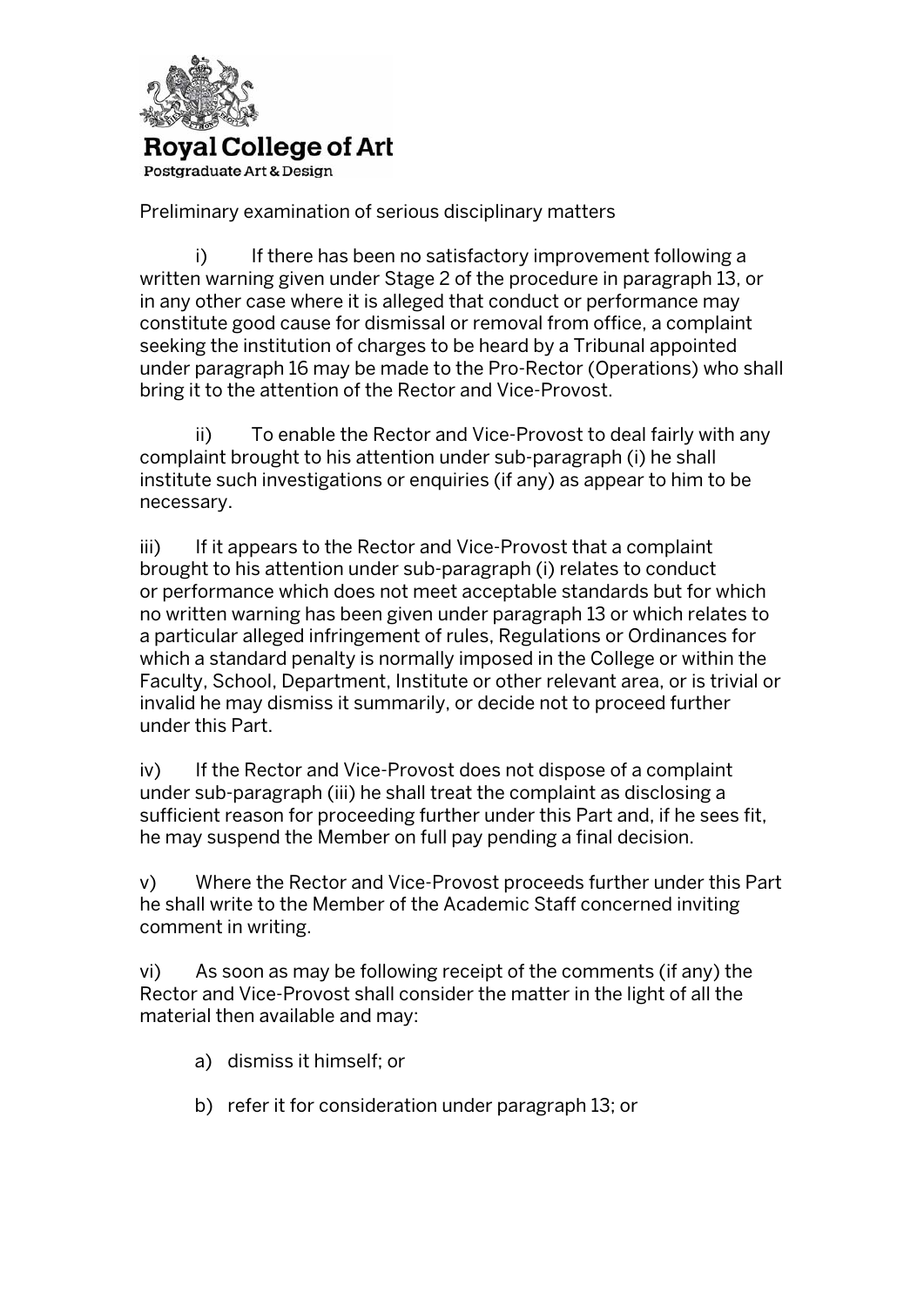

Postgraduate Art & Design

c) deal with it informally himself if it appears to the Rector and Vice-Provost appropriate to do so and if the Member of the

 Academic Staff agrees in writing that the matter should be dealt with in that way; or

d) direct the Pro-Rector (Operations) to prefer a charge or charges to be considered by a Tribunal to be appointed under paragraph 16.

vii) If no comment is received within 28 days the Rector and Vice-Provost may proceed as aforesaid as if the Member concerned had denied the substance and validity of the alleged case in its entirety.

## **Institution of Charges**

i) In any case where the Rector and Vice-Provost has directed that a charge or charges be preferred under paragraph 14(vi)(d), he shall request the Council to appoint a Tribunal under paragraph 16 to hear the charge or charges and to determine whether the conduct or performance of the Member of the Academic Staff concerned constitutes good cause for dismissal or otherwise constitutes a serious complaint relating to the Member's appointment or employment.

ii) Where the Council has been requested to appoint a Tribunal under paragraph 16 the Pro-Rector (Operations) or, if he is unable to act, another officer appointed by the Rector and Vice-Provost shall take charge of the proceedings.

iii) The officer in charge of the proceedings shall formulate, or arrange for the formulation of, the charge or charges and shall present, or arrange for the presentation of, the charge or charges before the Tribunal.

- iv) It shall be the duty of the officer in charge of the proceedings:
	- a) to forward the charge or charges to the Tribunal and to the Member of the Academic Staff concerned together with the other documents therein specified; and
	- b) to make any necessary administrative arrangements for the summoning of witnesses, the production of documents and generally for the proper presentation of the case before the Tribunal.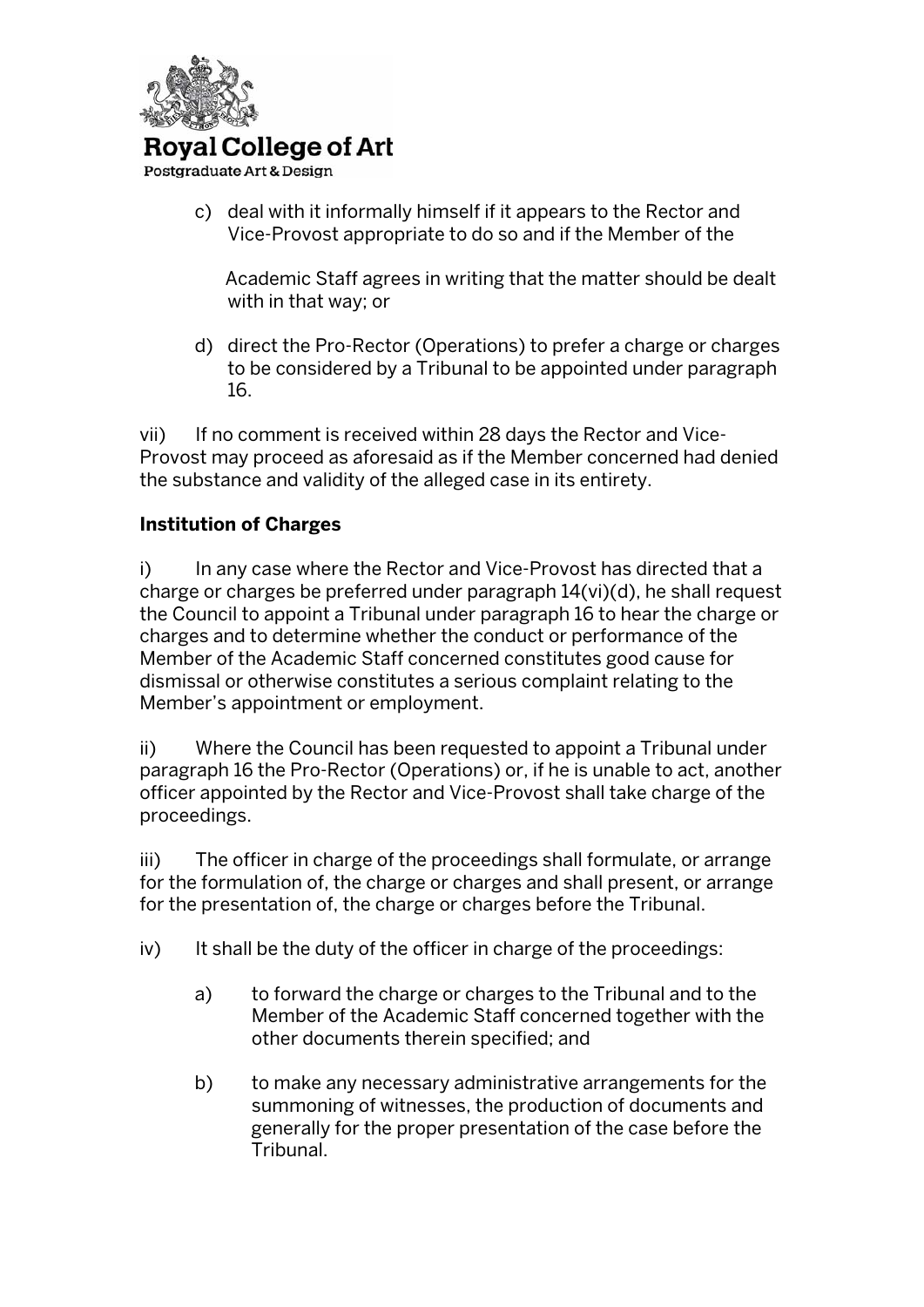

Postgraduate Art & Design

## **The Tribunal**

A Tribunal appointed by the Council shall comprise:

- a) a Chairman; and
- b) one Member of the Council, not being a person employed by the College; and
- c) one Member of the Academic Staff nominated by the Senate.

## **Provisions concerning Tribunal procedure**

- i) The procedure to be followed in respect of the preparation, hearing and determination of charges by a Tribunal shall be that set out in Ordinances made under this paragraph.
- ii) Without prejudice to the generality of the foregoing such Ordinances shall ensure:
	- a) that the Member of the Academic Staff concerned is entitled to be represented by another person, whether such person be legally qualified or not, in connection with and at any hearing of charges by a Tribunal;
	- b) that a charge shall not be determined without an oral hearing at which the Member of the Academic Staff concerned and any person appointed by him to represent him are entitled to be present;
	- c) that the Member of the Academic Staff and any person representing the staff Member may call witnesses and may question witnesses upon the evidence on which the case against him is based; and
	- d) that full and sufficient provision is made:
		- i) for postponements, adjournments, dismissal of the charge or charges for want of prosecution, remission of the charge or charges to the Rector and Vice-Provost for further consideration and for the correction of accidental errors; and
		- ii) for appropriate time limits for each stage (including the hearing) to the intent that any charge thereunder shall be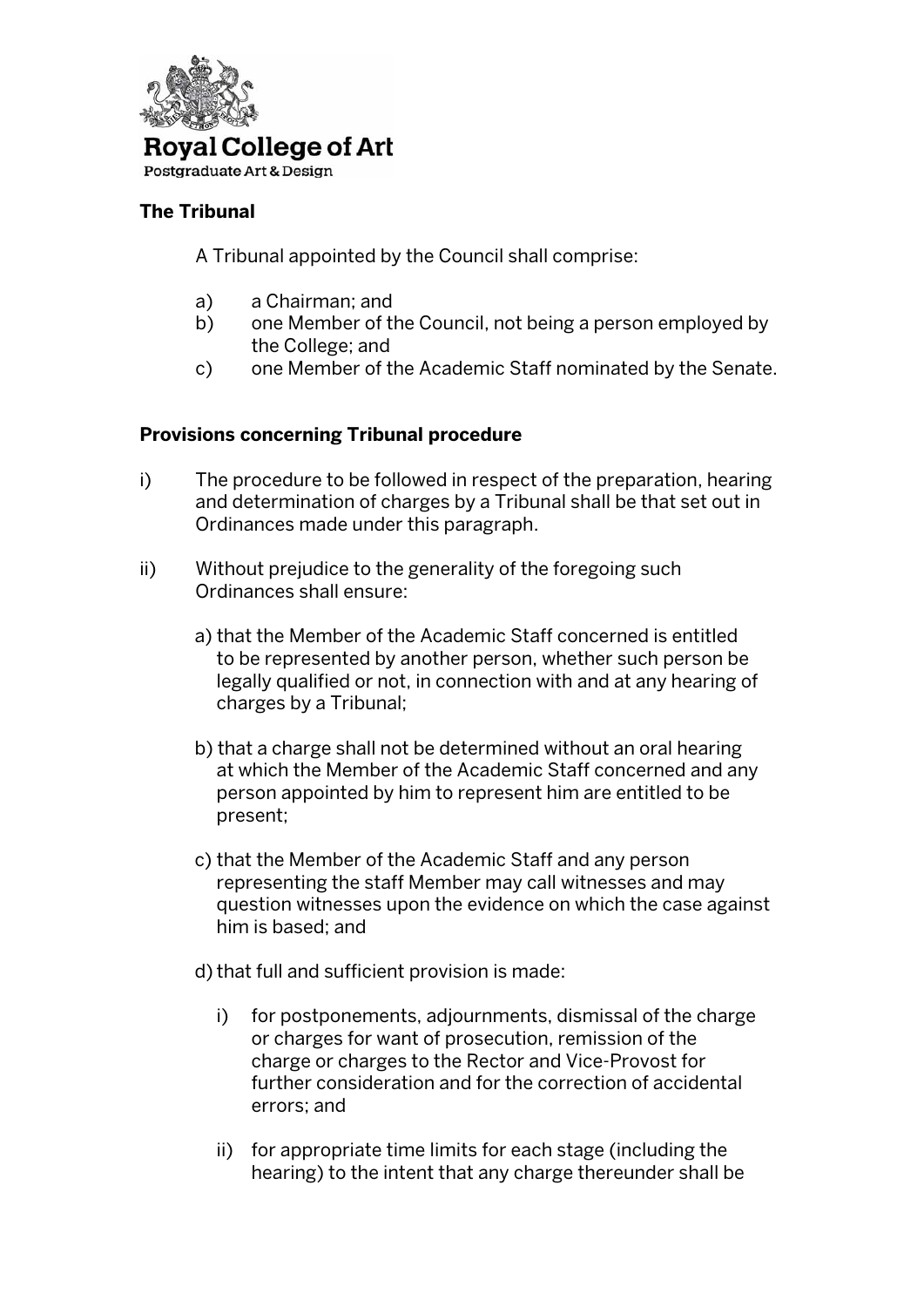

Postgraduate Art & Design

 heard and determined by a Tribunal as expeditiously as reasonably practicable.

#### **Notification of Tribunal decisions**

- i) A Tribunal shall send its decision on any charge referred to it (together with its findings of fact and the reasons for its decision regarding that charge and its recommendations, if any, as to the appropriate penalty) to the Rector and Vice-Provost and to each party to the proceedings.
- ii) A Tribunal shall draw attention to the period of time within which any appeal should be made by ensuring that a copy of Part V (Appeals) accompanies each copy of its decision sent to a party to the proceedings under this paragraph.

#### **Powers of the appropriate officer where charges are upheld by Tribunal**

- i) Where the charge or charges are upheld and the Tribunal finds good cause and recommends dismissal or removal from office, but in no other case, the appropriate officer shall decide whether or not to dismiss the Member of the Academic Staff concerned.
- ii) In any case where the charge or charges are upheld, other than where the appropriate officer has decided under sub-paragraph (i) to dismiss the Member of the Academic Staff concerned, the action available to the appropriate officer (not comprising a greater penalty than that recommended by the Tribunal) may be:
	- a) to discuss the issues raised with the Member concerned; or
	- b) to advise the Member concerned about his future conduct; or
	- c) to warn the Member concerned; or
	- d) to suspend the Member concerned for such period as the appropriate officer shall think fair and reasonable, not to exceed 3 months after the Tribunal's decision; or
	- e) any combination of any of the above or such further or other action under the Member's contract of employment or terms of appointment as appears fair and reasonable in all the circumstances of the case.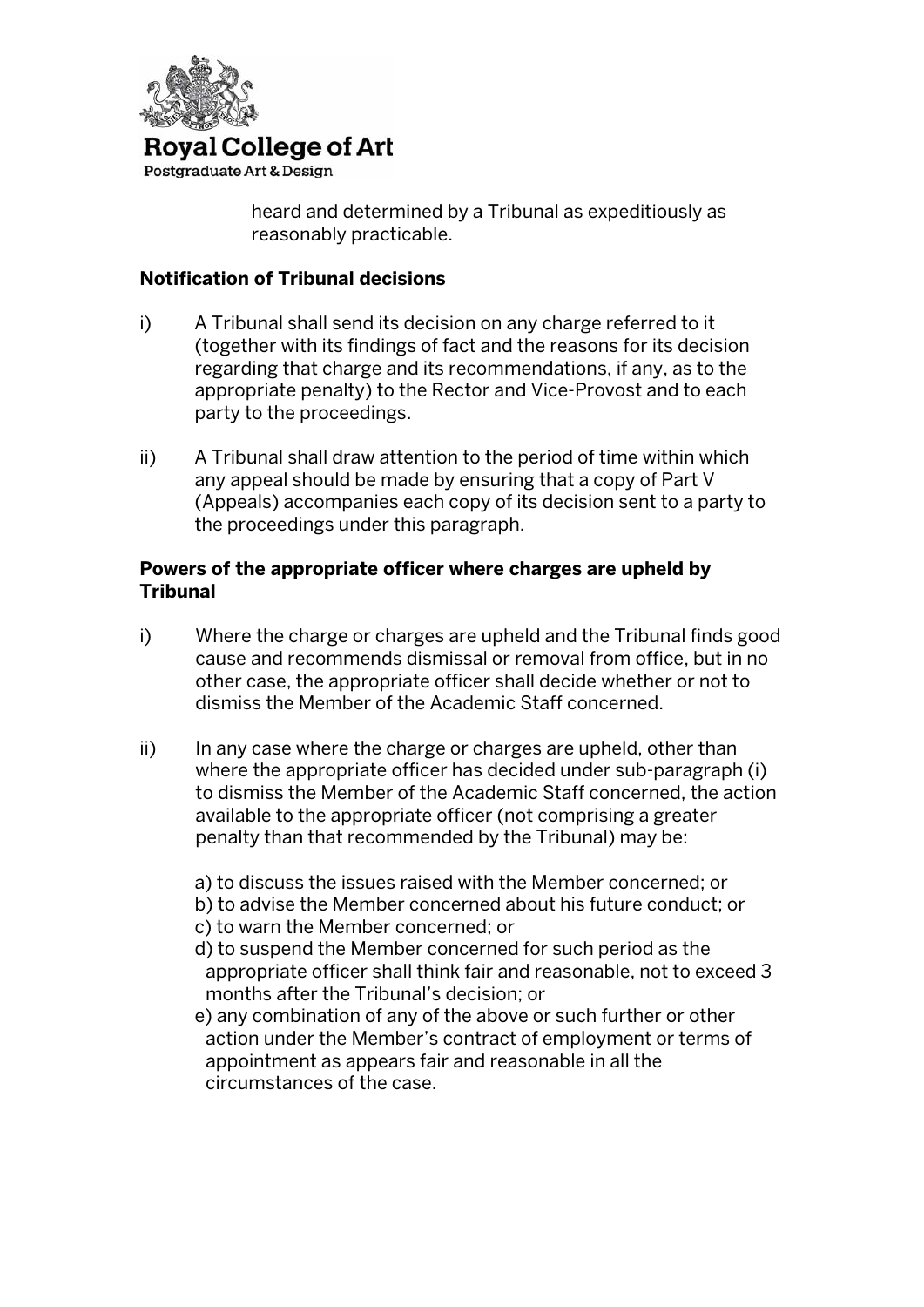

Postgraduate Art & Design

## **Appropriate Officers**

- i) The Rector and Vice-Provost shall be the appropriate officer to exercise the powers conferred by paragraph 19 and any reference to the appropriate officer includes a reference to a delegate of that officer.
- ii) Any action taken by the appropriate officer shall be confirmed in writing.

#### **Part V: Appeals**

#### **Purpose of Part V**

This Part establishes procedures for hearing and determining appeals by Members of the Academic Staff who are dismissed or under notice of dismissal or who are otherwise disciplined.

#### **Application and interpretation of Part V**

- i) This Part applies:
	- a) to appeals against the decisions of the Council as the appropriate body (or of a delegate of that body) to dismiss in the exercise of its powers under Part II of Statute 23;
	- b) to appeals arising in any proceedings, or out of any decision reached, under Part III other than appeals under paragraph 13 (Appeals against disciplinary warnings);
	- c) to appeals against dismissal otherwise than in pursuance of Part II or Part III;
	- d) to appeals against discipline otherwise than in pursuance of Part III; and
	- e) to appeals against decisions reached under Part IV of Statute 23

and "appeal" and "appellant" shall be construed accordingly.

ii) No appeal shall however lie against:

a) a decision of the appropriate body under paragraph 10(ii); b)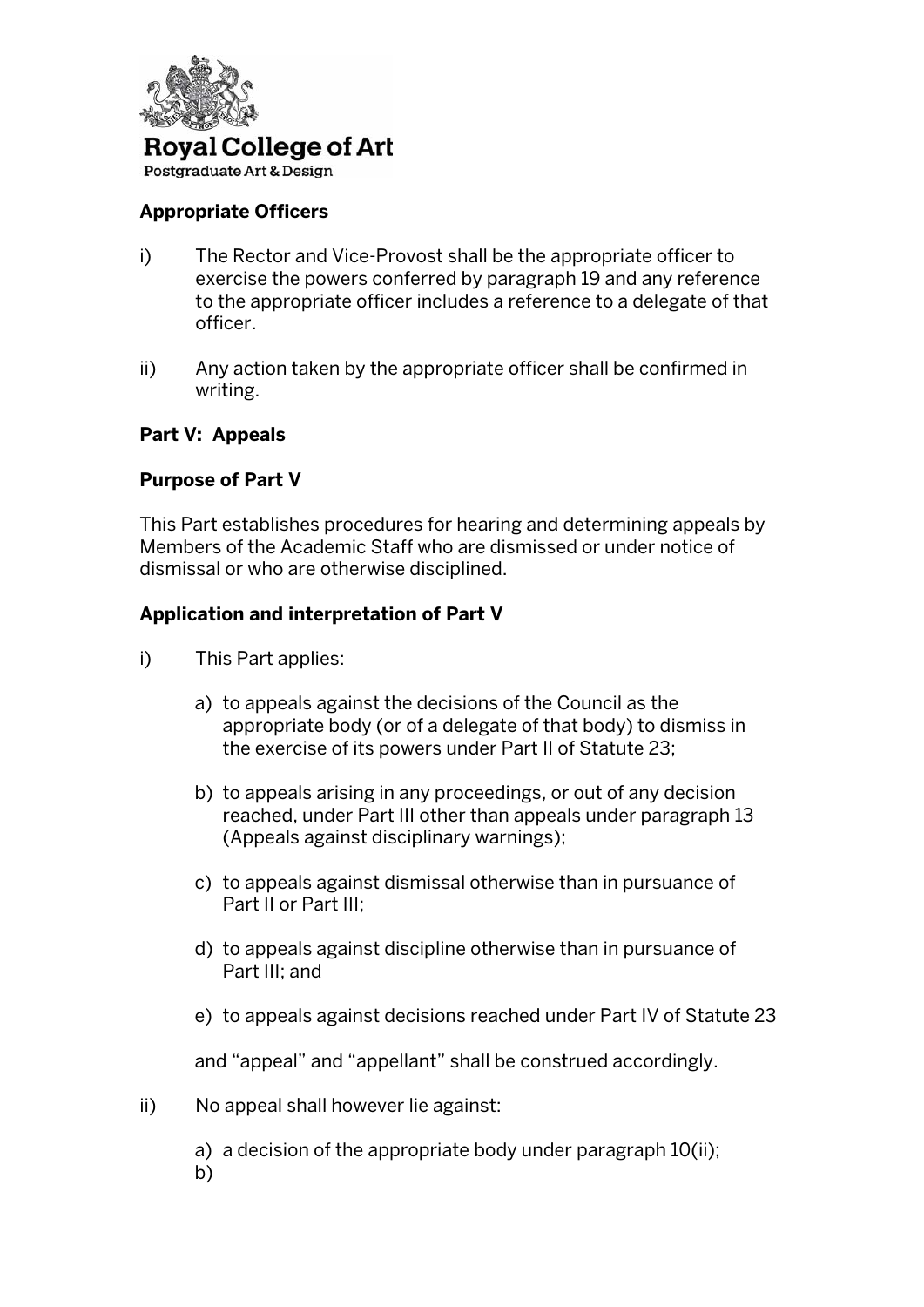

Postgraduate Art & Design

- c) the findings of fact of a Tribunal under paragraph 18(i) save where, with the consent of the person or persons hearing the appeal, fresh evidence is called on behalf of the appellant at that hearing;
- d) any finding by a Board set up under paragraph 22(iii).
- iii) In this Part references to "the person appointed" are references to the person appointed by the Council under paragraph 28 to hear and determine the relevant appeal.
- iv) The parties to an appeal shall be the appellant and the Pro-Rector (Operations) and any other person added as a party at the direction of the person appointed.

#### **Institution of Appeals**

A Member of the Academic Staff shall institute an appeal by serving on the Pro-Rector (Operations), within the time allowed under paragraph 27, notice in writing setting out the grounds of the appeal.

#### **Time for appealing and notices of appeal**

- i) A notice of appeal shall be served within 28 days of the date on which the document recording the decision appealed from was sent to the appellant or such longer period, if any, as the person appointed may determine under sub-paragraph (iii).
- ii) The Pro-Rector (Operations) shall bring any notice of appeal received (and the date when it was served) to the attention of the Council and shall inform the appellant that he has done so.
- iii) Where the notice of appeal was served on the Pro-Rector (Operations) outside the 28 day period the person appointed under paragraph 28 shall not permit the appeal to proceed unless he considers that justice and fairness so require in the circumstances of the case.

#### **Persons appointed to hear and determine appeals**

i) Where an appeal is instituted under this Part the Council shall appoint a person described in sub-paragraph (ii) to hear and determine that appeal.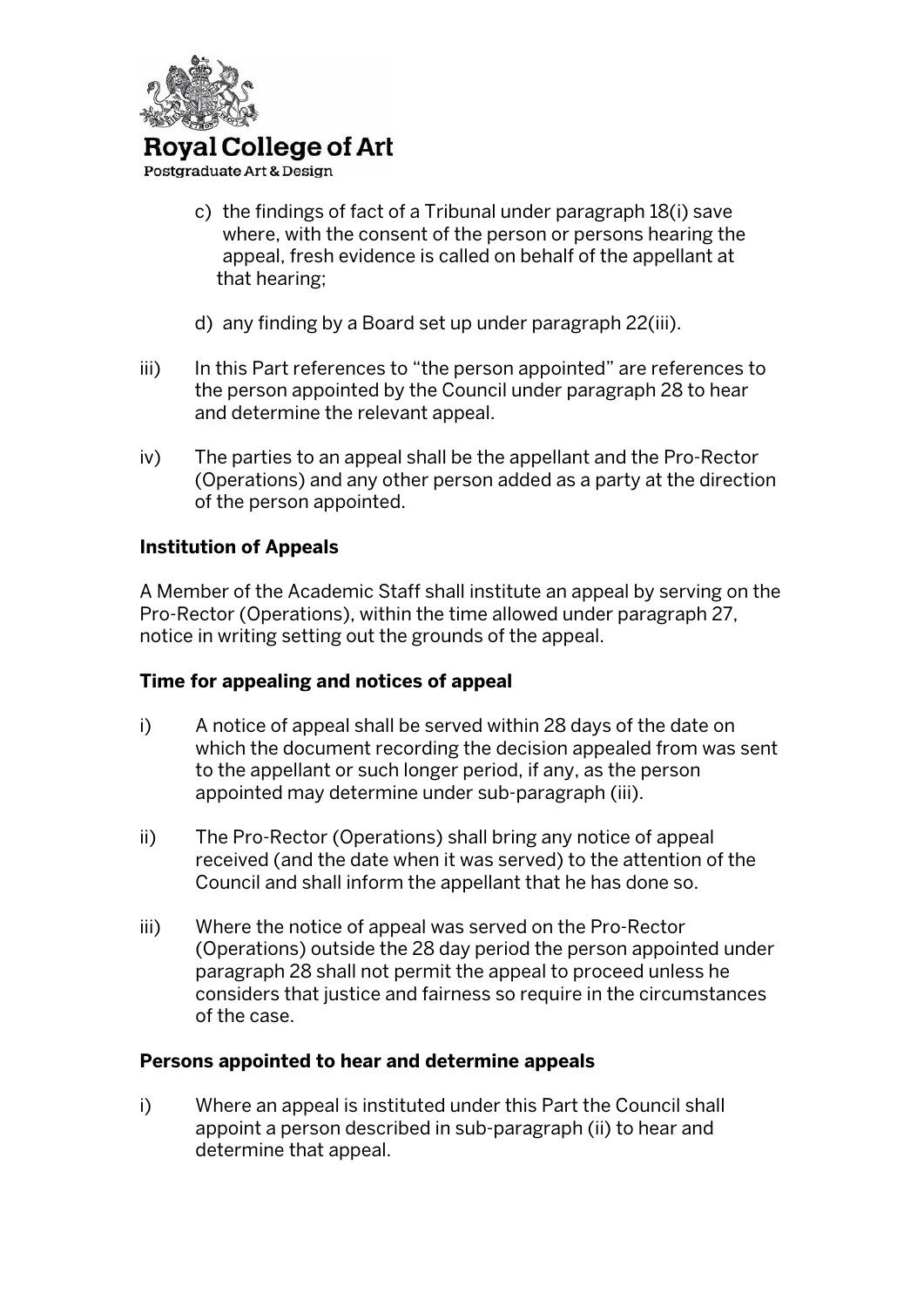

Postgraduate Art & Design

- ii) The persons described in this sub-paragraph are persons not employed by the College being persons holding, or having held, judicial office or being barristers or solicitors of at least ten years' standing.
- iii) The person appointed shall sit alone unless he considers that justice and fairness will best be served by sitting with two other persons.
- iv) The other persons who may sit with the person appointed shall be:
	- a) one Member of the Council not being a person employed by the College; and
	- b) one Member of the Academic Staff nominated by the Senate.

#### **Provisions concerning appeal procedures and powers**

- i) The procedure to be followed in respect of the preparation, consolidation, hearing and determination of appeals shall be that set out in Ordinances made under this paragraph.
- ii) Without prejudice to the generality of the foregoing such Ordinances shall ensure:
- a) that an appellant is entitled to be represented by another person, whether such person be legally qualified or not, in connection with and at any hearing of his appeal;
- b) that an appeal shall not be determined without an oral hearing at which the appellant, and any person appointed by him to represent him are entitled to be present and, with the consent of the person or persons hearing the appeal, to call witnesses;
- c) that full and sufficient provision is made for postponements, adjournments, dismissal of the appeal for want of prosecution and for the correction of accidental errors; and
	- c) that the person appointed may set appropriate time limits for each stage (including the hearing itself) to the intent that any appeal shall be heard and determined as expeditiously as reasonably practicable.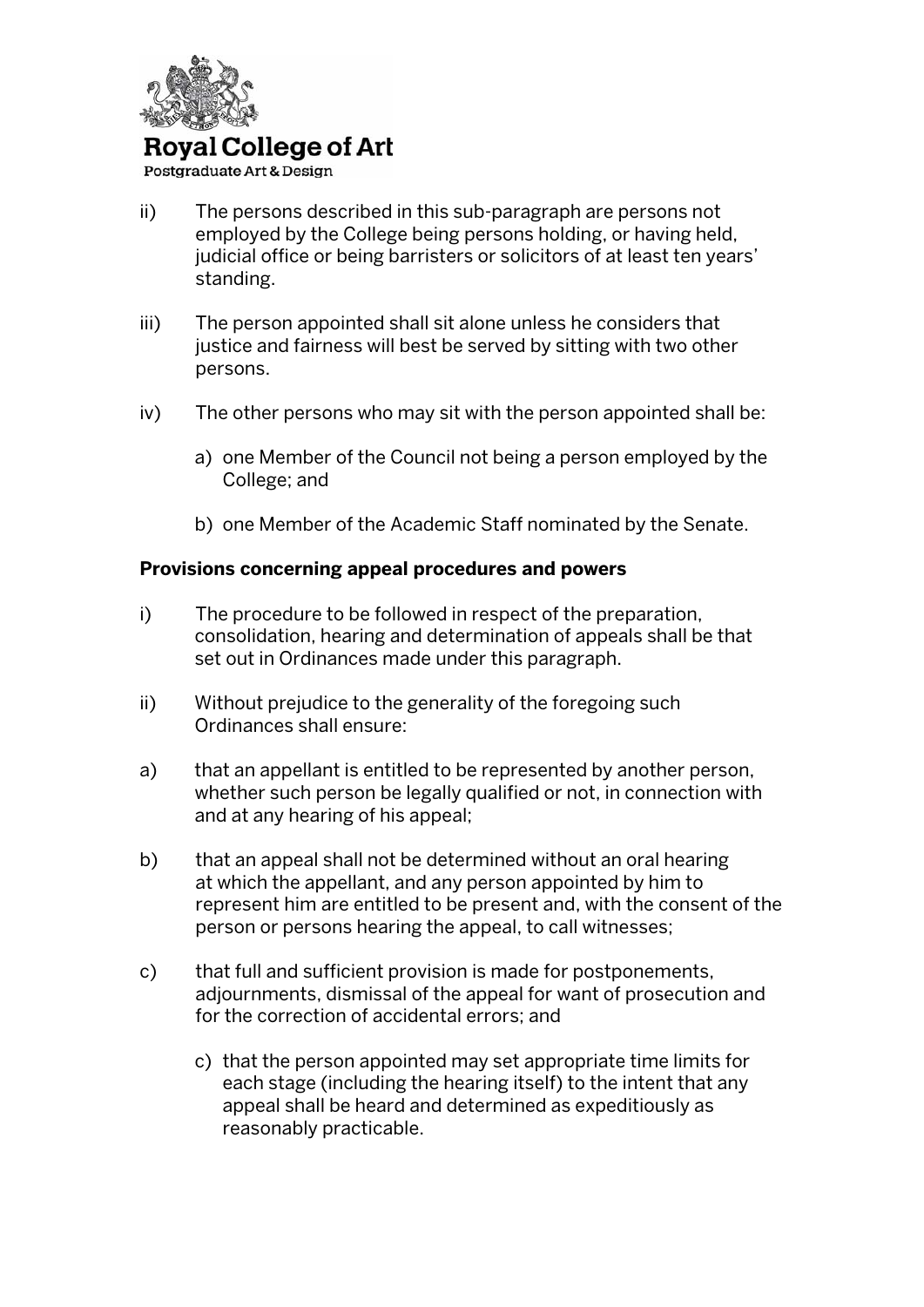

Postgraduate Art & Design

- iii) The person or persons hearing the appeal may allow or dismiss an appeal in whole or in part and, without prejudice to the foregoing, may:
	- a) remit an appeal from a decision under Part II to the Council as the appropriate body (or any issue arising in the course of such an appeal) for further consideration as the person or persons hearing the appeal may direct; or
	- b) remit an appeal arising under Part III for re-hearing by a differently constituted Tribunal to be appointed under that Part; or
	- c) remit an appeal from a decision of the appropriate officer under Part IV for further consideration as the person or
	- d) substitute any lesser alternative penalty that would have been open to the appropriate officer following the finding by the Tribunal which heard and pronounced upon the original charge or charges.

#### **Notification of decisions**

The person appointed shall send the reasoned decision, including any decision reached in exercise of his powers under paragraph 29(iii)(a), (b) or (c), on any appeal together with any findings of fact different from those come to by the Council as the appropriate body under Part II or by the Tribunal under Part III, as the case may be, to the Rector and Vice-Provost and to the parties to the appeal.

#### **Part VI: Grievance Procedures**

#### **Purpose of Part VI**

The aim of this Part is to settle or redress individual grievances promptly, fairly and so far as may be, within the Faculty, School, Department, Institute or other relevant area by methods acceptable to all parties.

## **Application**

The grievances to which this Part applies are ones by Members of the Academic Staff concerning their appointments or employment where those grievances relate: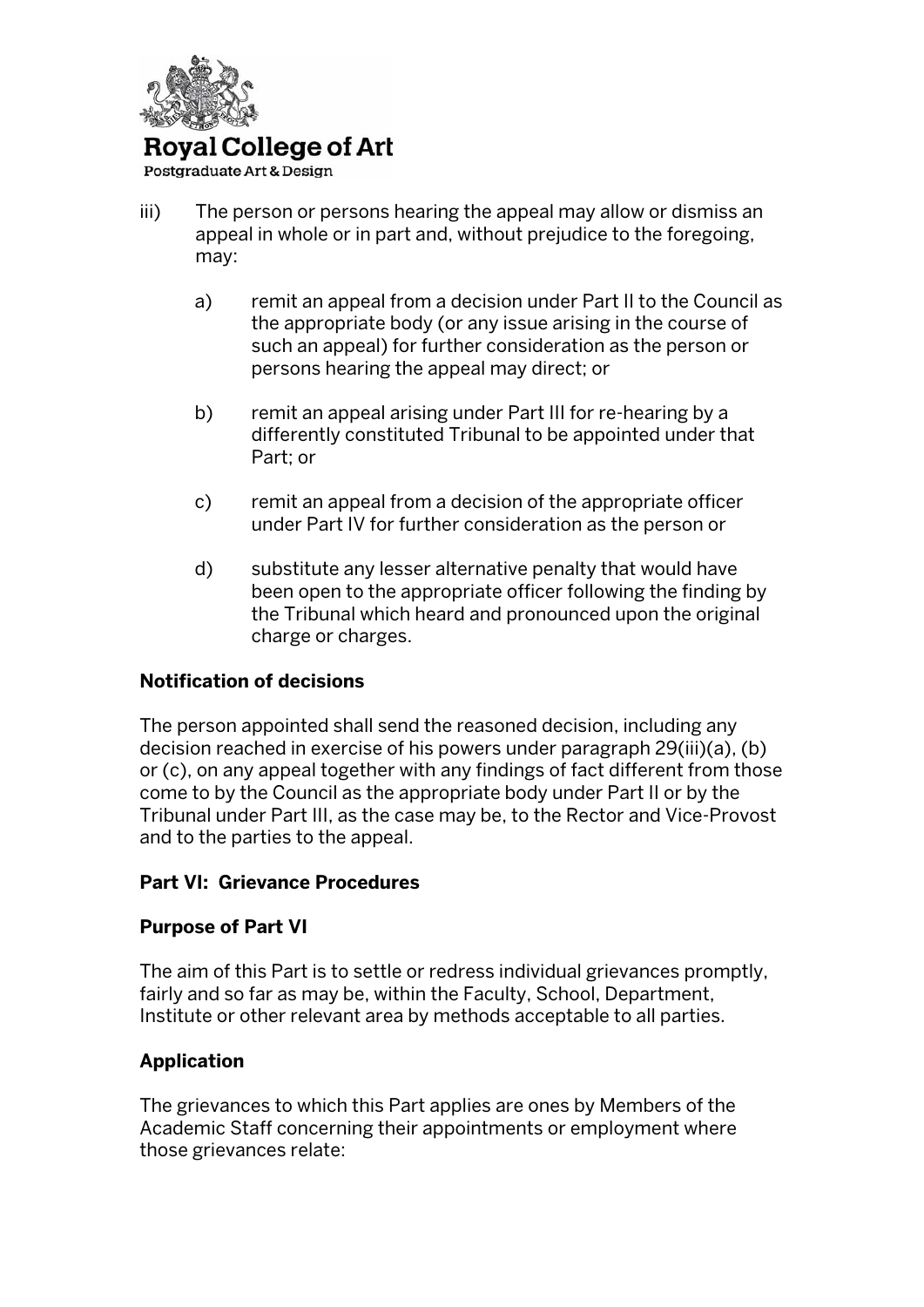

Postgraduate Art & Design

- a) to matters affecting themselves as individuals; or
- b) to matters affecting their personal dealings or relationships with other staff of the College,

not being matters for which express provision is made elsewhere in this Statute.

#### **Exclusions and Informal Procedures**

- i) If other remedies within the Faculty, School, Department, Institute or other relevant area have been exhausted the Member of the Academic Staff may raise the matter with the Dean of the Faculty, School, Department, Institute or other relevant area.
- ii) If the Member of the Academic Staff is dissatisfied with the result of an approach under sub-paragraph (i) or if the grievance directly concerns the Dean of the Faculty, School, Department, Institute or other relevant area, the Member may apply in writing to the Rector and Vice-Provost for redress of the grievance.
- iii) If it appears to the Rector and Vice-Provost that the matter has been finally determined under Part III, IV or V or that the grievance is trivial or invalid, he may dismiss it summarily, or take no action upon it. If it so appears to the Rector and Vice-Provost he shall inform the Member and the Grievance Committee accordingly.
- iv) If the Rector and Vice-Provost is satisfied that the subject matter of the grievance could properly be considered with (or form the whole or any part of):
	- a) a complaint under Part III;
	- b) a determination under Part IV; or
	- c) an appeal under Part V

he shall defer action upon it under this Part until the relevant complaint, determination or appeal has been heard or the time for instituting it has passed and he shall notify the Member and the Grievance Committee accordingly.

v) If the Rector and Vice-Provost does not reject the complaint under sub-paragraph (iii) or if he does not defer action upon it under